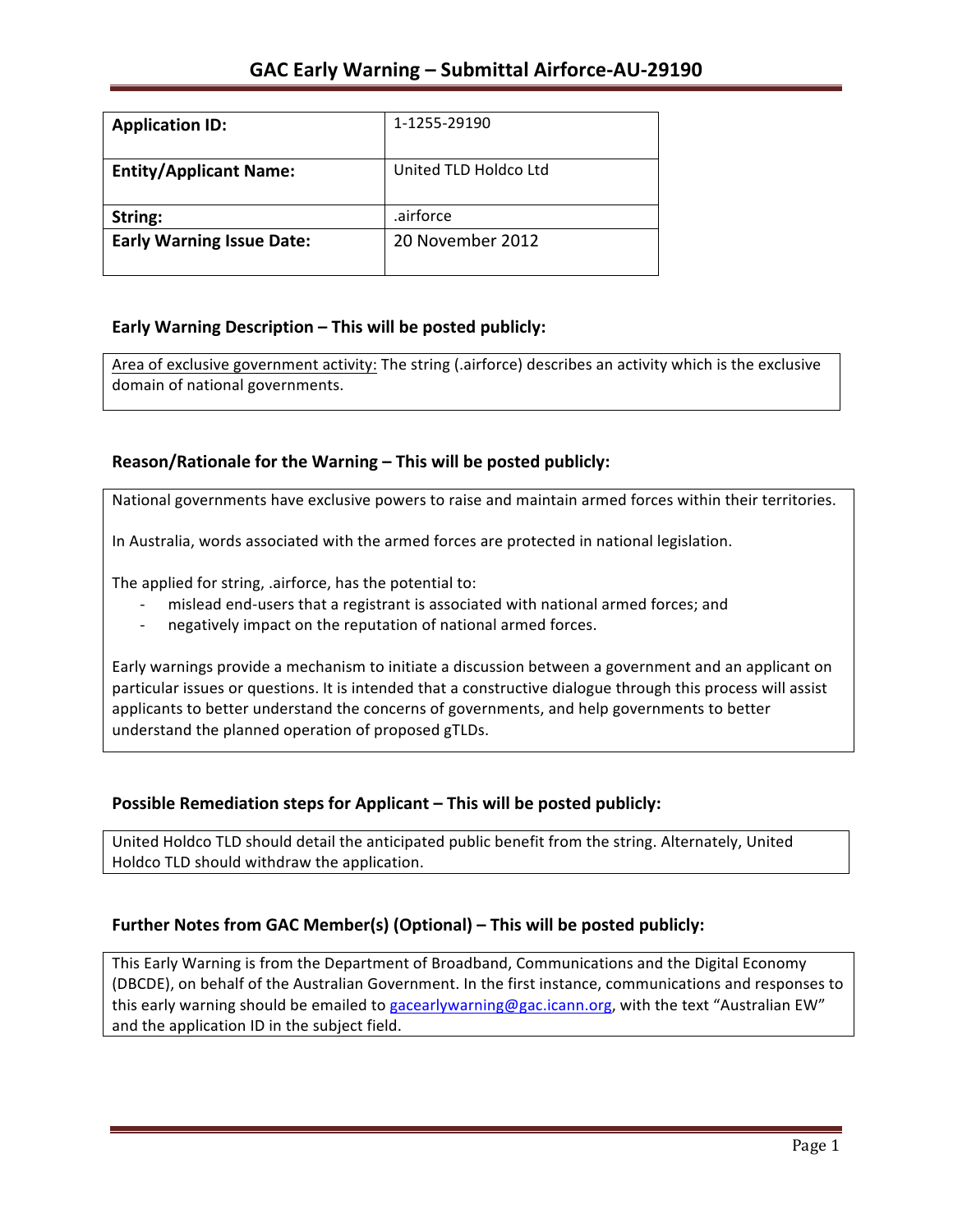# **INFORMATION FOR APPLICANTS**

# **About GAC Early Warning**

The GAC Early Warning is a notice only. It is not a formal objection, nor does it directly lead to a process that can result in rejection of the application. However, a GAC Early Warning should be taken seriously as it raises the likelihood that the application could be the subject of GAC Advice on New gTLDs or of a formal objection at a later stage in the process. Refer to section 1.1.2.4 of the Applicant Guidebook (http://newgtlds.icann.org/en/applicants/agb) for more information on GAC Early Warning.

# **Instructions if you receive the Early Warning**

**ICANN** strongly encourages you work with relevant parties as soon as possible to address the concerns **voiced in the GAC Early Warning.** 

### **Asking questions about your GAC Early Warning**

If you have questions or need clarification about your GAC Early Warning, please contact gacearlywarning@gac.icann.org. As highlighted above, ICANN strongly encourages you to contact gacearlywarning@gac.icann.org as soon as practicable regarding the issues identified in the Early Warning. 

#### **Continuing with your application**

If you choose to continue with the application, then the "Applicant's Response" section below should be completed. In this section, you should notify the GAC of intended actions, including the expected completion date. This completed form should then be sent to gacearlywarning@gac.icann.org. If your remediation steps involve submitting requests for changes to your application, see the change request process at http://newgtlds.icann.org/en/applicants/customer-service/change-requests.

In the absence of a response, ICANN will continue to process the application as submitted.

#### **Withdrawing your application**

If you choose to withdraw your application within the 21-day window to be eligible for a refund of 80% of the evaluation fee (USD 148,000), please follow the withdrawal process published at http://newgtlds.icann.org/en/applicants/customer-service/withdrawal-refund. Note that an application can still be withdrawn after the 21-day time period; however, the available refund amount is reduced. See section 1.5 of the Applicant Guidebook.

**For questions please contact: gacearlywarning@gac.icann.org**